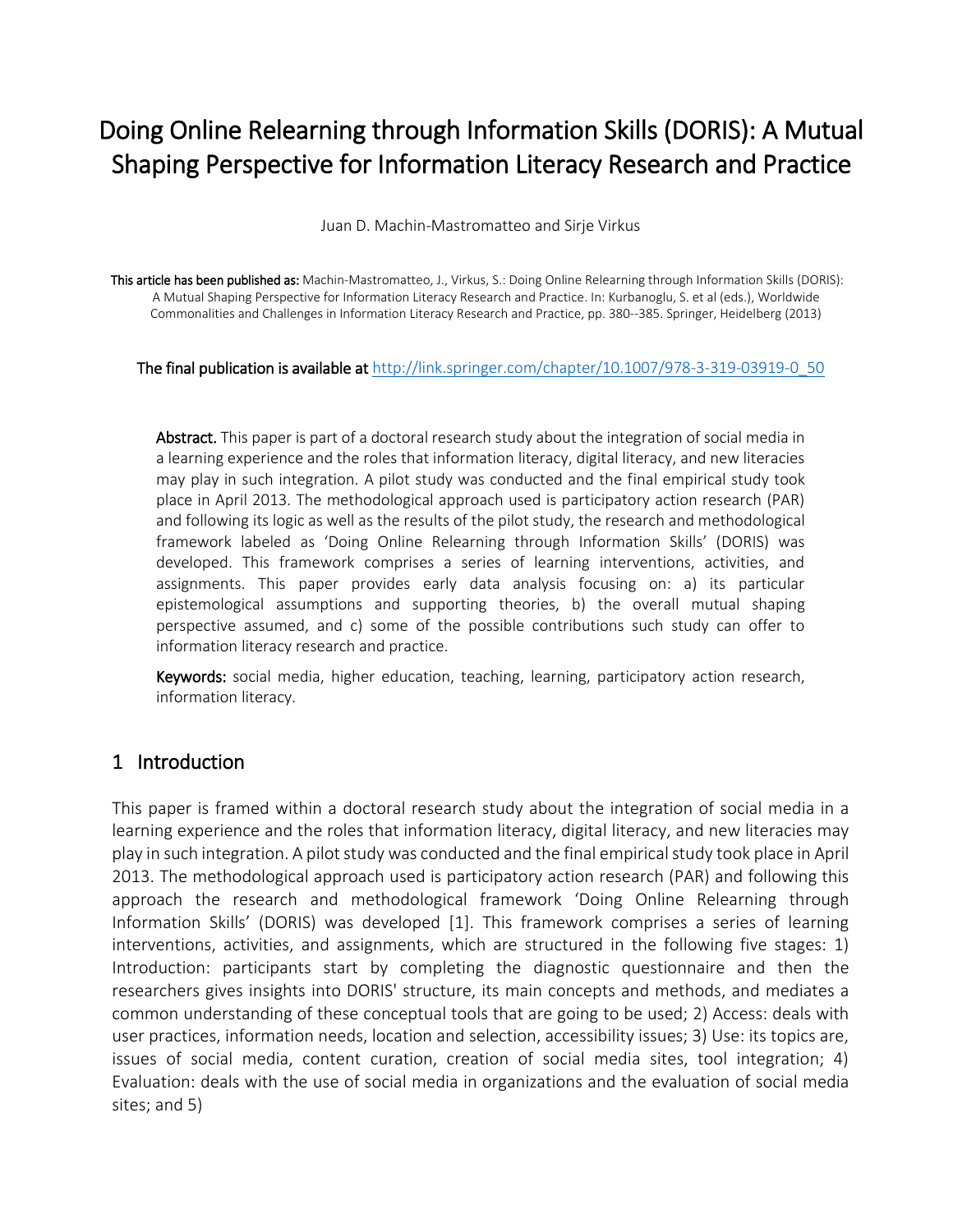Wrap-up: includes final reflections together with the completion of questionnaires and interviews. This research is guided by the following main research question: What significant issues, challenges and opportunities emerge when social media are integrated into learning environments in higher education? Sub-questions to this study are: a) How do students' experience learning when they are engaged in a learning activity that integrates social media? b) In what ways are students' engagement dependent upon their literacies? c) In what ways do learning, literacies and social media mutually shape each other?

As stated before, the methodological approach taken in this research is Participatory Action Research (PAR) and the data collection methods are: a diagnostic questionnaire at the beginning of the study, and a second questionnaire and semi-structured interviews at the end. Other data collection instruments were taken into account for the data analysis by using content analysis. These instruments were a blog, which was used as a content and interaction hub, thus collecting all learning materials and the forums used, which contains messages from the participants that were analyzed as well. Also important for data analysis were the participants' assignments, which correspond to the stages 2, 3 and 4 of the framework mentioned above.

# 2 Epistemological Assumptions, Main Concepts, and Theories

The epistemological assumptions of this study are that knowledge is created through socialization [2], [3] and can be discovered [4], as people possess tacit knowledge [5]. Moreover, following PAR, teachers and practitioners are capable of generating personal theories by systematically studying their own practice [6]. The most important concepts used in this study are information literacy [7], [8], [9], digital literacy [10], [11], and new literacies [12], [13], [14]. The importance to make this distinction rather than adopting a multiliteracies approach lies in the fact that in an exploratory study data needs to be gathered on the challenges posed to the participants by different kinds of skills. For example, there could be participants who may be information literates, but have problems with the technologies used. In this case there is bound to be a difference in their level of engagement and success in participating in DORIS. The opposite case may happen; so called 'digital natives' can have problems seeking or evaluating information (information literacy skills), and consequently there will be a different kind of engagement and success for these participants. Furthermore, both kinds of participants might have challenges associated with new literacies. Throughout this research and thus this article, when the term literacies (in plural) is used, it intends to contain the three concepts provided above: information literacy, digital literacy, and new literacies. The main theories supporting this research are: constructivist, blended, and problem based learning; the three dimensions of learning, are cognitive, social, and emotional [15]; and as well the theory of affinity spaces [16] is addressed. These theories provide useful analytical lenses for analyzing and discussing the data gathered.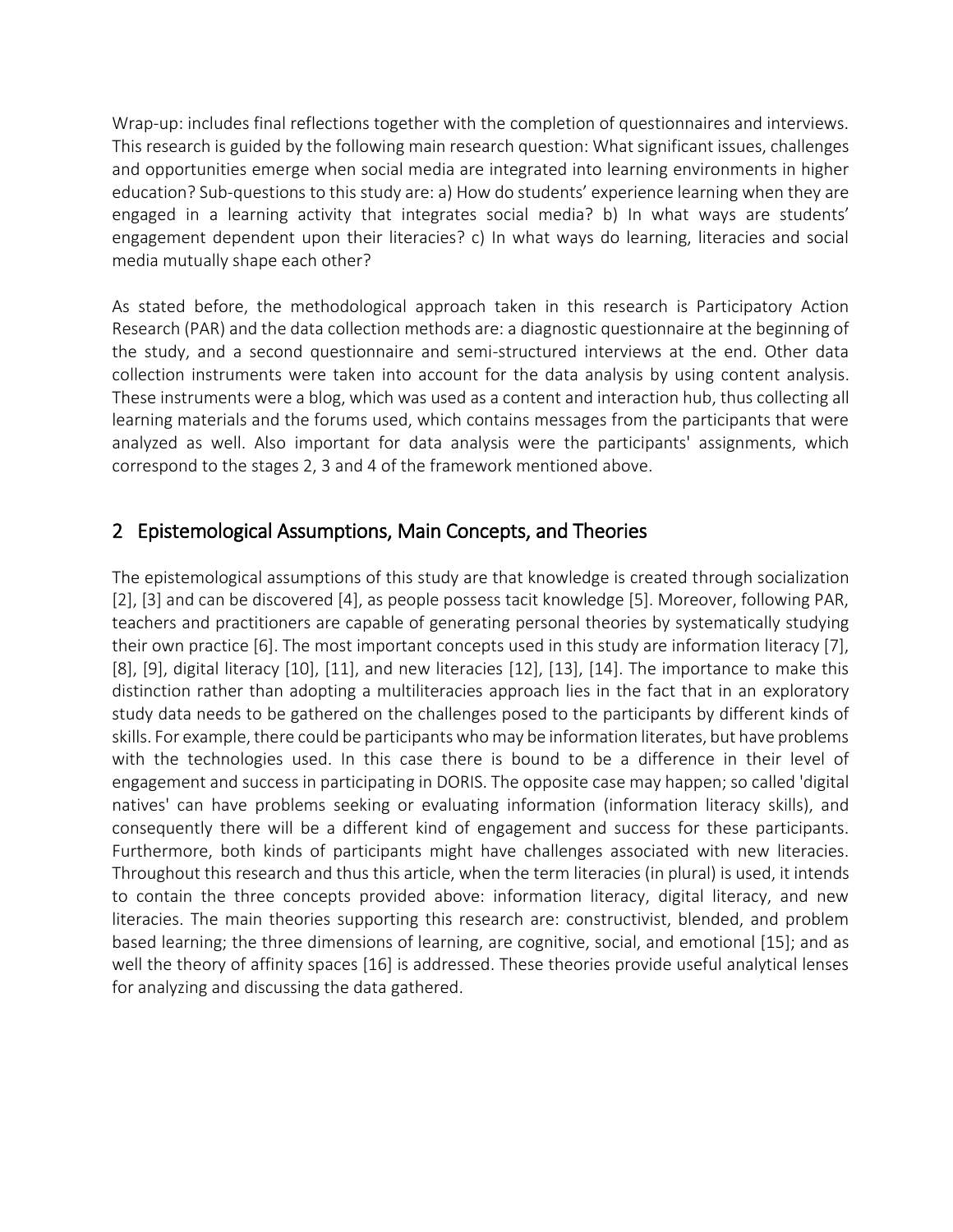## 3 The Mutual Shaping of Learning, Literacies, and Social Media

Within this research, learning, literacies, and social media are conceived as elements that mutually shape one another. This is called a mutual shaping perspective, which is opposed to the perspective of 'technological determinism'. It allows one to gain a better understanding about how technology might affect the practices of its users and at the same time gives a glimpse on how these practices may affect the way technology is used or implemented into teaching/learning contexts. Moreover, the use of social media can influence the way a learning experience is planned and the characteristics of a learning experience may change the way the educator plans the experience or uses this technology. When analyzing the data derived from this study, it is important to keep in mind that during the study the researcher familiarized the participants with the concepts of literacies and the three dimensions of learning and then mediated a common understanding of these concepts. This was done in order to give them a deeper understanding of the research objectives and main concepts so that they could reflect on their own learning experiences by using these conceptual tools [17].

In order to provide some early data analysis and remain within the space constraints of this article, the focus of the following analysis is narrowed to the participants' perspectives on the mutual shaping relationship of literacies, learning, and social media that happened during DORIS. The data included here is drawn from the final study, which was conducted with a group of 7 participating students of different disciplines and ages that were enrolled on a bachelor-level information literacy course. The number of data analysis instruments can be summarized as 7 diagnostic questionnaires, 21 assignments, around 95 forum messages, 7 follow up questionnaires, and 7 interviews, with an average time 40 minutes. Although it would seem that there were a small amount of participants, in this particular type of study, this amount of data collection instruments are added to the ones collected in the pilot study, which will feature prominently on the data analysis of the final work. This kind of research involves cyclical processes (e.g. pilot and final study) and the richness of the methods and the amount of data collection instruments that were used compensate for the small amount of participants. Even though this part of the data analysis is the first part of the results of the final study that have been made public, this is one of the most important parts of this research and the findings in relation to all the research questions will converge on this area.

All the participants agreed that learning, literacies, and social media were elements that mutually shaped one another during the study, thus partly confirming one of the main hypotheses of this research. When asked if these elements can mutually shape one another, one participant stated "yes, because today everything can be related, through social media you can make a topic of interest known. In fact, in this module we have demonstrated it, in this learning experience we have been demonstrating it." This remark, allows us to make two inferences. Firstly, participants confirm that they can take whatever they want to learn using any of the learning materials in the ways they wish, and bring any related topics to the forums, but not alter the main structure of the learning intervention (which was slightly changed after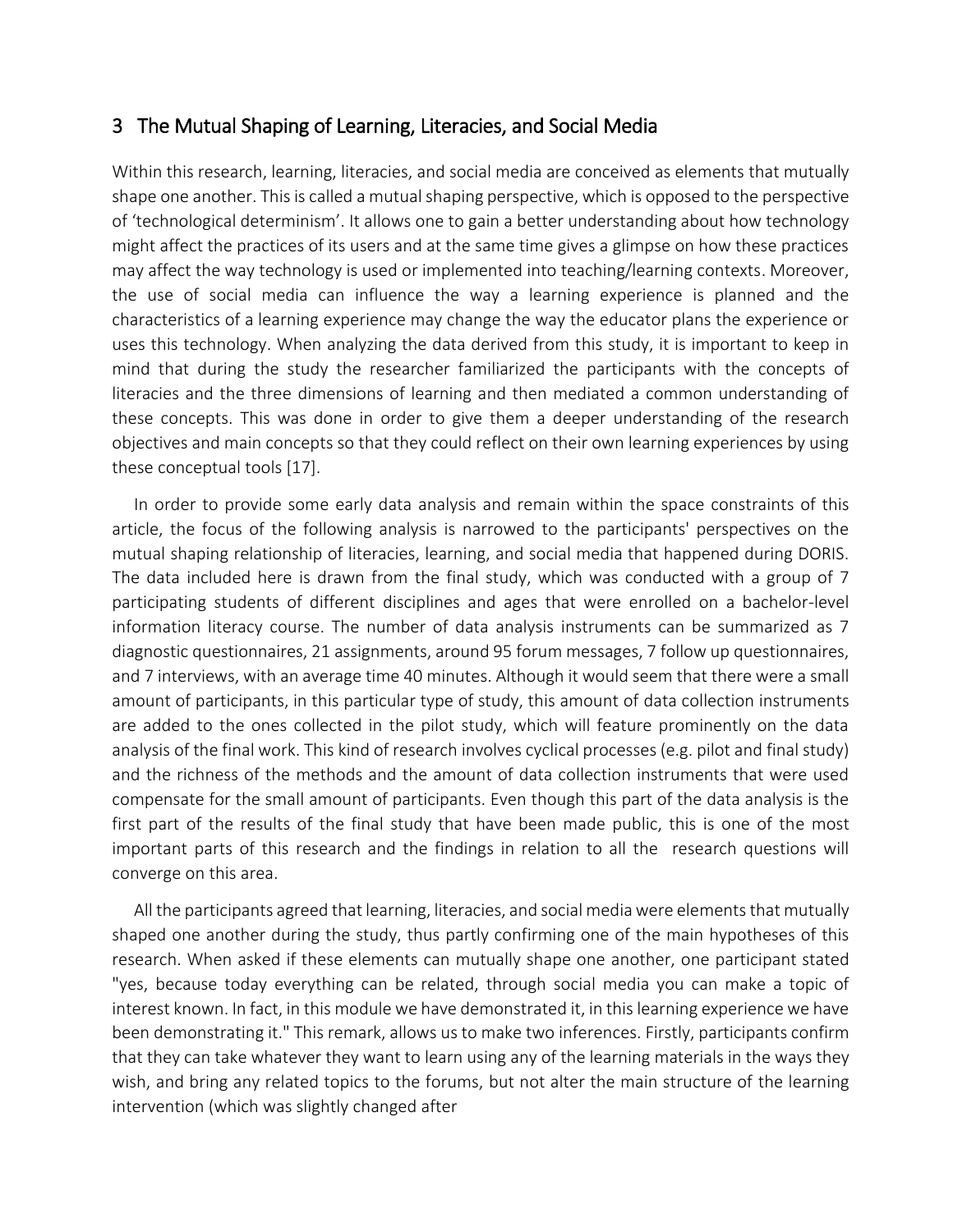their early feedback, but that is a matter to discuss in the full thesis). This is something that has been a concern because the role of the participants is somewhat limited. However, the participants have made statements like the cited above: "we have been demonstrating it". If we go a little bit further with what content analysis allows us, regarding a matter of discourse, these types of claims indicate some kind of pertinence from the participants toward the study. Secondly, the part of the affirmation cited above that reads "today everything can be related, through social media you can make a topic of interest known", allows us to further support the claim made in the conclusion section below: DORIS can be integrated in other learning experiences dealing with other topics. It is possible to use this structure together with the mediation of social media for other topics. This will be further examined with the rest of the data gathered.

One participant could see that this relationship happens "if you can make someone literate, through social media, over different topics, even if teacher and student are separated physically." It can be inferred from the way this study was set up, that it allowed developing literacies regardless of the means, technology used, and the geographical separation between researcher and participants. Another participant claimed that "they [literacies, learning, social media] are all part of a process", pointing out the structured and systematic qualities of the learning experience, which allowed this mutual shaping relationship to emerge. Adding to this, the response of another participant argued, "they are mutually shaped because through one of them you can reach the other ones".

Another participant reflected on using their information literacy skills: the ethical use of information and the determination of information validity, stating, "young people have to learn that to be able to post everything is not an invitation to publish anything. I believe they have to learn what is publishable what is not, as well as knowing to differentiate what is valid information and what is garbage. Information competencies are for this."

## 4 Conclusion

There is still a long way to in order to complete this research. The data shown in this article is a small fraction of the richness and depth of the data collected. Moreover, as the answers of the students who participated in this study are important in empirically determining exactly how this mutual shaping relationship between literacies, learning and social media occurs, there are different 'living dialectics' [18] that will play a role in the final data analysis. Firstly, there is of course the dialectics between the empirically researched and the related literature; then the contraposition of participants' perspectives from both the students who participated in the pilot as well as in the final study, because one of the methodological precepts of PAR that has been adopted is that it is "a cyclical process of exploration, knowledge construction, and action at different moments throughout the research process"[19], which could potentially be repeated ad infinitum. Finally, there is the tension between the pilot and the final studies from the perspective of the research, which is a part of the analysis as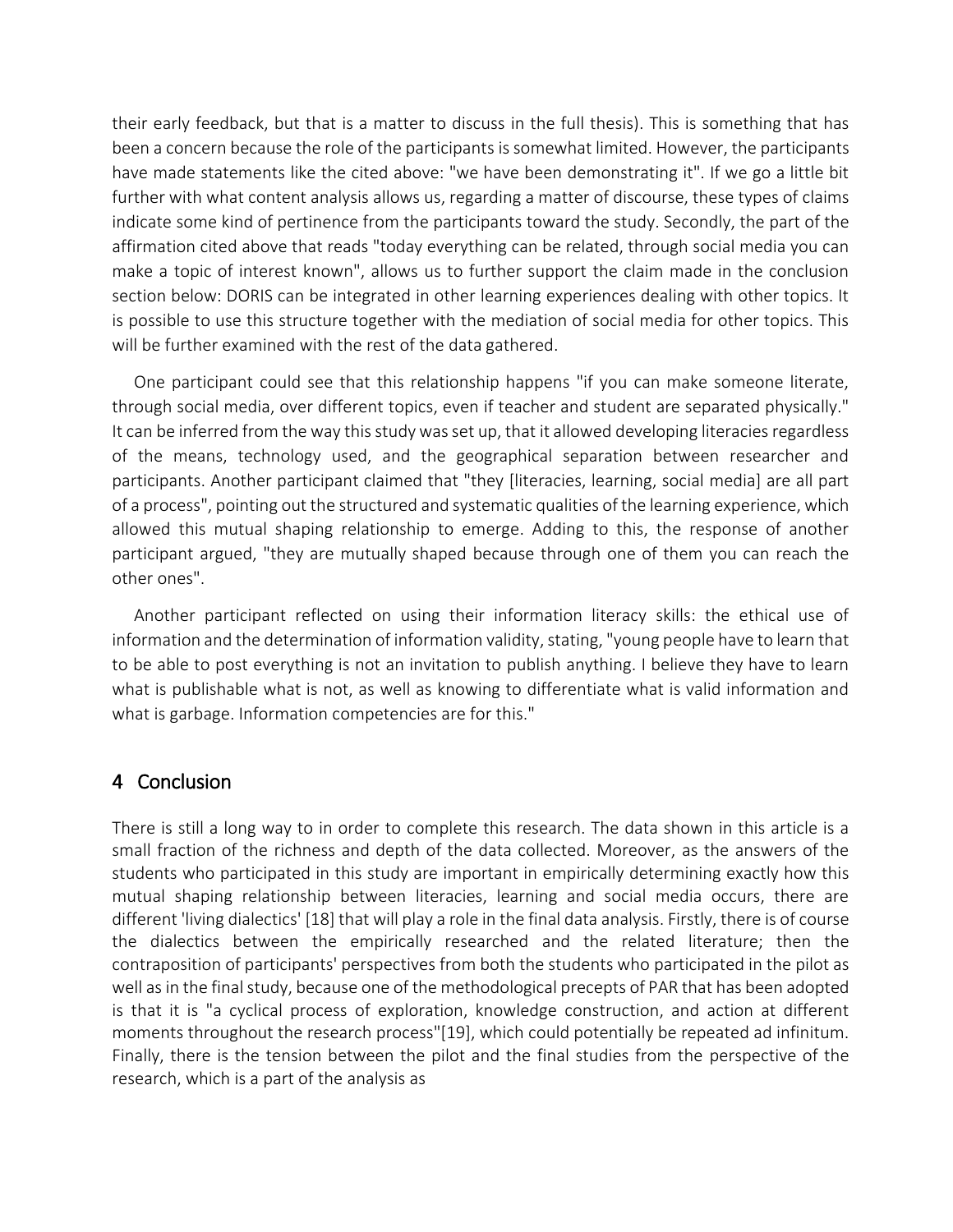well, in order to be able to achieve a reflection on the researcher's own practice, and thus generating a personal and systematic theory [6].

Because this is ongoing PhD research, the remaining conclusion of this article is some of the possible contributions that such study can offer to information literacy research and practice. Thus, different researchers, librarians, teachers, and related professionals can use its elements to enrich their social investigations, information literacy programs, and their pedagogies. Some elements from this study worth considering by practitioners are the three dimensions of learning and the concept of affinity spaces. Moreover, other elements of interest might be the epistemological assumptions, PAR methodology and DORIS as a research framework that provides a structure and an example of instructional design based on learning objectives, theoretical presentations, examples, learning activities, and supporting reading materials (not reproduced in this article for space constraints). DORIS allows differentiating literacies (information literacy, digital literacy, and new literacies) skills that the participants of this study can be using or enhancing at each of the research stages. During research, the roles that literacies play in this type of learning experience are expected to emerge. DORIS is proposed as an effective way to organize learning interventions through an information skills structure. This model has been grounded on research and inquiry learning pedagogies as well as in PAR and constructivist learning, which can be a blended one. Practitioners may adapt this research framework to develop learning interventions with the objective of learning and researching with and about social media or other technology mediated learning environments. It can be adapted to facilitate information literacy programs and teach some subjects by going through the aspects of access, use and evaluation of the information related to the topic. It can be a useful framework for scaffolding learning by going through the different information skills that are needed to research and manage the information, resources or devices related to different disciplines.

#### References

- 1. Machin-Mastromatteo, J. D.: Participatory Action Research in the Age of Social Media: Literacies, Affinity Spaces and Learning. New Library World, 113(11), 571--585 (2012)
- 2. Vygotsky, L. S.: Mind in Society: The Development of Higher Mental Processes. Harvard University Press, Cambridge (1978)
- 3. Nonaka, I., Takeuchi, H.: The Knowledge Creating Company: How Japanese Companies Create the Dynamics of Innovation. Oxford University Press, New York (1995)
- 4. Whitehead, J., McNiff, J.: Action Research: Living Theory. Sage, London (2006)
- 5. Polanyi, M.: Personal Knowledge. Routledge and Kegan Paul, London (1958)
- 6. Whitehead, J.: Creating a Living Educational Theory from Questions of the Kind 'How do I Improve my Practice?' Cambridge Journal of Education, 19 (1), 137--53 (1989)
- 7. Zurkowski, P. G.: The Information Service Environment Relationships and Priorities. National Commission of Libraries and Information Science [USA], Washington (1974)
- 8. Tuominen, K., Savolainen, R., Talja, S.: Information Literacy as a Sociotechnical Practice. Library Quarterly, 75(3), 329--345 (2005)
- 9. Lau, J.: Guidelines on Information Literacy for Lifelong Learning. IFLA, Veracruz (2006)
- 10. Shapiro, J.J., Hughes, S.K.: Information Technology as a Liberal Art: Enlightenment Proposals for a New Curriculum. Educom Review, 31(2), 31--35 (1996)